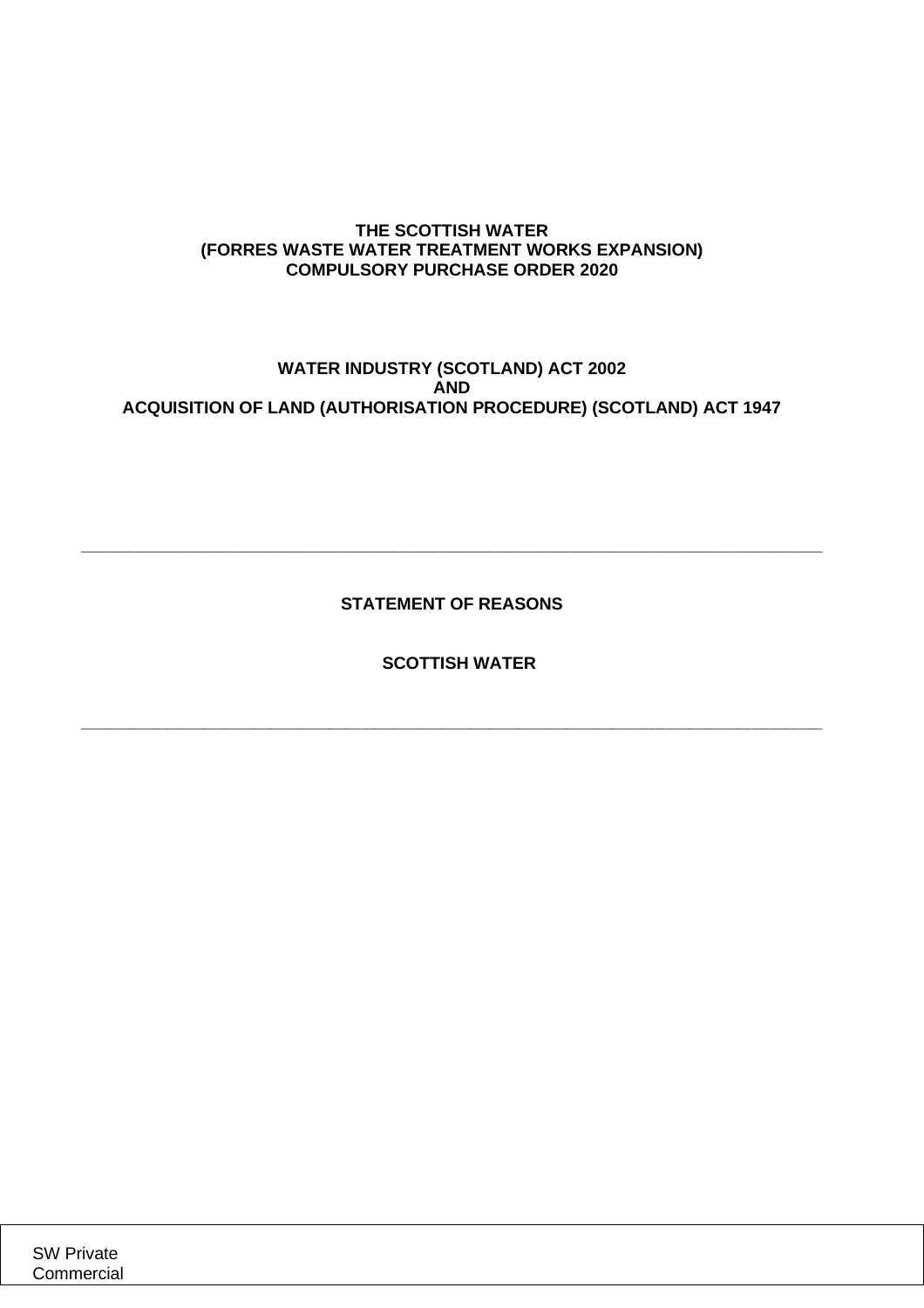## **1. Introduction**

- 1.1. This is the Statement of Reasons ("**SoR**") by Scottish Water, established under section 20 of the Water Industry (Scotland) Act 2002 and having its principal office at Castle House, 6 Castle Drive, Dunfermline KY11 8GG ("**SW**").
- 1.2. This SoR sets out the reasons and justification for making "The Scottish Water (Forres Waste Water Treatment Works Expansion) Compulsory Purchase Order 2020" ("**the Order**").
- 1.3. SW is the statutory body in Scotland responsible for, *inter alia*, providing such public sewers and public SUD systems as may be necessary for effectually draining its area of domestic sewage, surface water and trade effluent, and to make such provision, by means of sewage treatment works or otherwise, as may be necessary for effectually dealing with the contents of its sewers and SUDS systems. This is all in accordance with Section 1 of the Sewerage (Scotland) Act 1968.
- 1.4. This SoR has been prepared in accordance with 'Planning Circular 6/2011 Scottish Government policy on making Compulsory Purchase Orders'.
- 1.5. The Order is sought to acquire land necessary to deliver an expansion of the existing Forres Waste Water Treatment Works ("**the WWTW")** and to create a new access track between the WWTW and Invererne Road ("**the Project**").
- 1.6. In order to continue operating the WWTW at Forres conform to its statutory duty, Scottish Water requires to extend and modify the WWTW. This extension and modification requires the acquisition of additional land around the WWTW site to enable installation of additional equipment, and also for a continued access route to the WWTW. The Project is considered in more detail in sections [2](#page-1-0) and [3](#page-2-0) of this SoR.
- 1.7. SW submits that the public benefits that will arise from the delivery of the expanded WWTW justify the interference with the relevant rights of the landowners. SW submits that there is a compelling case for confirmation of the Order.

## <span id="page-1-0"></span>**2. Background**

2.1. The CPO is required for (i) the expansion of the existing WWTW and (ii) the creation of a new access track to access the WWTW for operational purposes and to carry out the expansion works detailed in sections [2.3](#page-2-1) and [2.4](#page-2-2) of this SoR.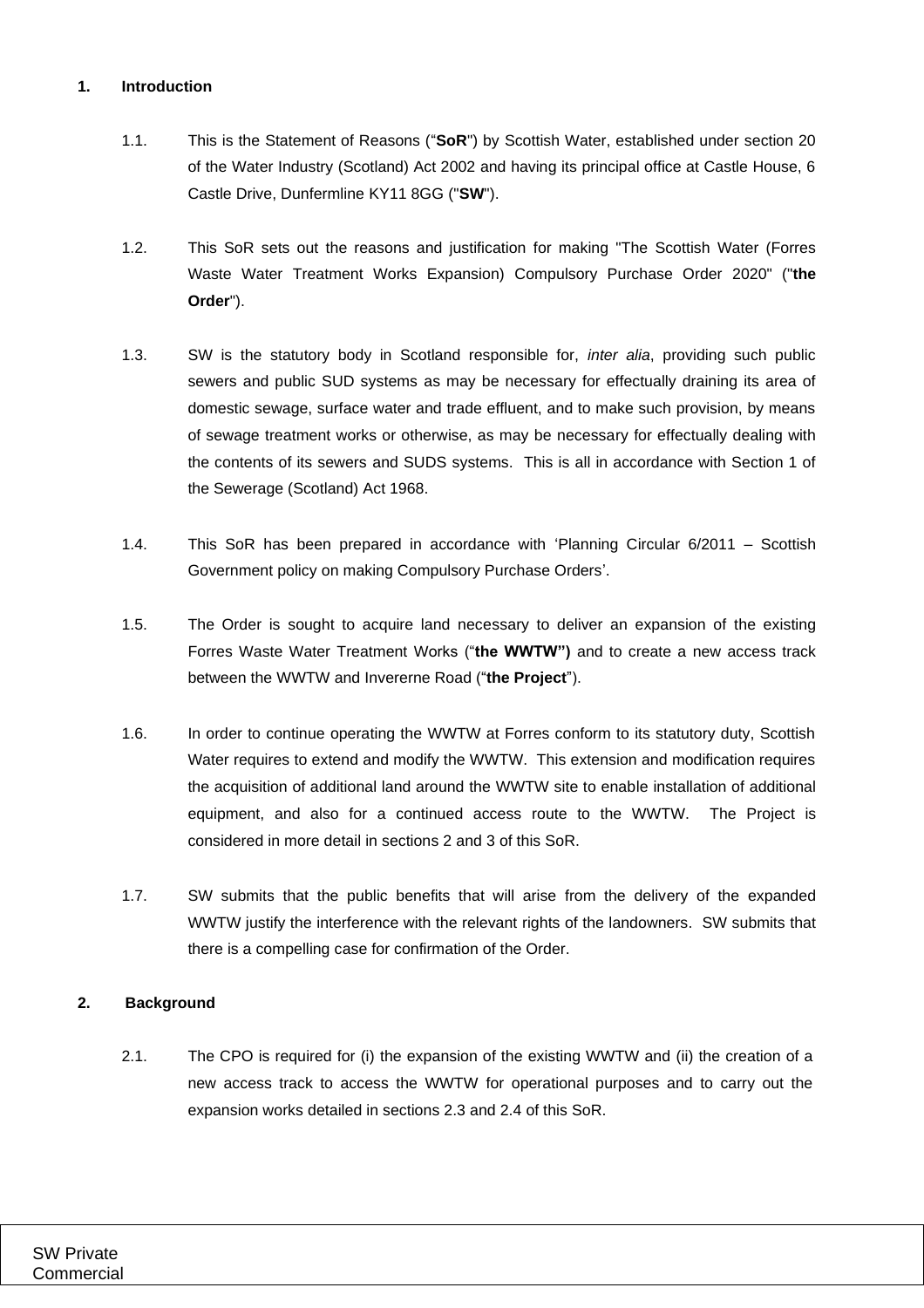- 2.2. The WWTW was originally built in 1973 and takes domestic sewerage, surface water and trade effluent from the town of Forres and the surrounding areas including Kinloss and Findhorn. It is over 40 years old and several assets are life expired or underperforming. These have been identified for refurbishment or replacement and upgrading. It serves a population equivalent of approximately 16,000. The site which it occupies extends to 1.25 hectares. The WWTW comprises the subjects shown outlined in red on the Title Plan contained in SW's Title which has been registered in the Land Register of Scotland under Title Number MOR17403 [\(Part 1](#page-18-0) of the Inventory).
- <span id="page-2-1"></span>2.3. It is a high priority for SW's capital maintenance programme to restore the WWTW to a serviceable condition. The key elements are the provision of a new inlet for the WWTW, the replacement of eight bio-filter arms and the bio-filter valve chamber penstock valves, the refurbishment of the settlement tanks and the provision of adequate sludge storage.
- <span id="page-2-2"></span>2.4. Most of the works referred to in section [2.3](#page-2-1) above will take place within the existing footprint of the WWTW but new sludge tanks are required to provide the minimum acceptable level of storage. This means that additional land is required for this to the south west of the existing WWTW site. This additional land forms part of the land shown shaded pink on Acquisition Plan 1 contained in [Part 4](#page-18-1) of the Inventory. Additional areas of land are required temporarily for the construction of the access road for the Project, and to carry out the capital maintenance works. These areas are shown shaded green and hatched green on the said Acquisition Plan 1.

#### <span id="page-2-0"></span>**3. Project History**

- 3.1. The current access to the WWTW crosses over the Aberdeen to Inverness railway line. The railway line lies to the south east of the WWTW.
- 3.2. As part of its national strategy of upgrading certain railway tracks to improve services, Network Rail has carried out an upgrade to the Aberdeen to Inverness railway line, changing it from a single line to a dual line adjacent to the WWTW. During early 2016, Network Rail advised SW that it would be commencing these upgrade works on the line around mid-2016. It notified SW that the level crossing to the WWTW in its current form presented a significant safety hazard for train passengers and for those using the level crossing and therefore the level crossing required to be significantly upgraded or permanently closed by 7 October 2017.
- 3.3. The level crossing presented a hazard because the crossing was previously uncontrolled. If access was required over the crossing, the user simply opened the gates and looked to make sure that a train was not approaching. In the event that a slow moving vehicle required to use the crossing (e.g. a tanker), the driver could telephone the signal box to check before crossing the line.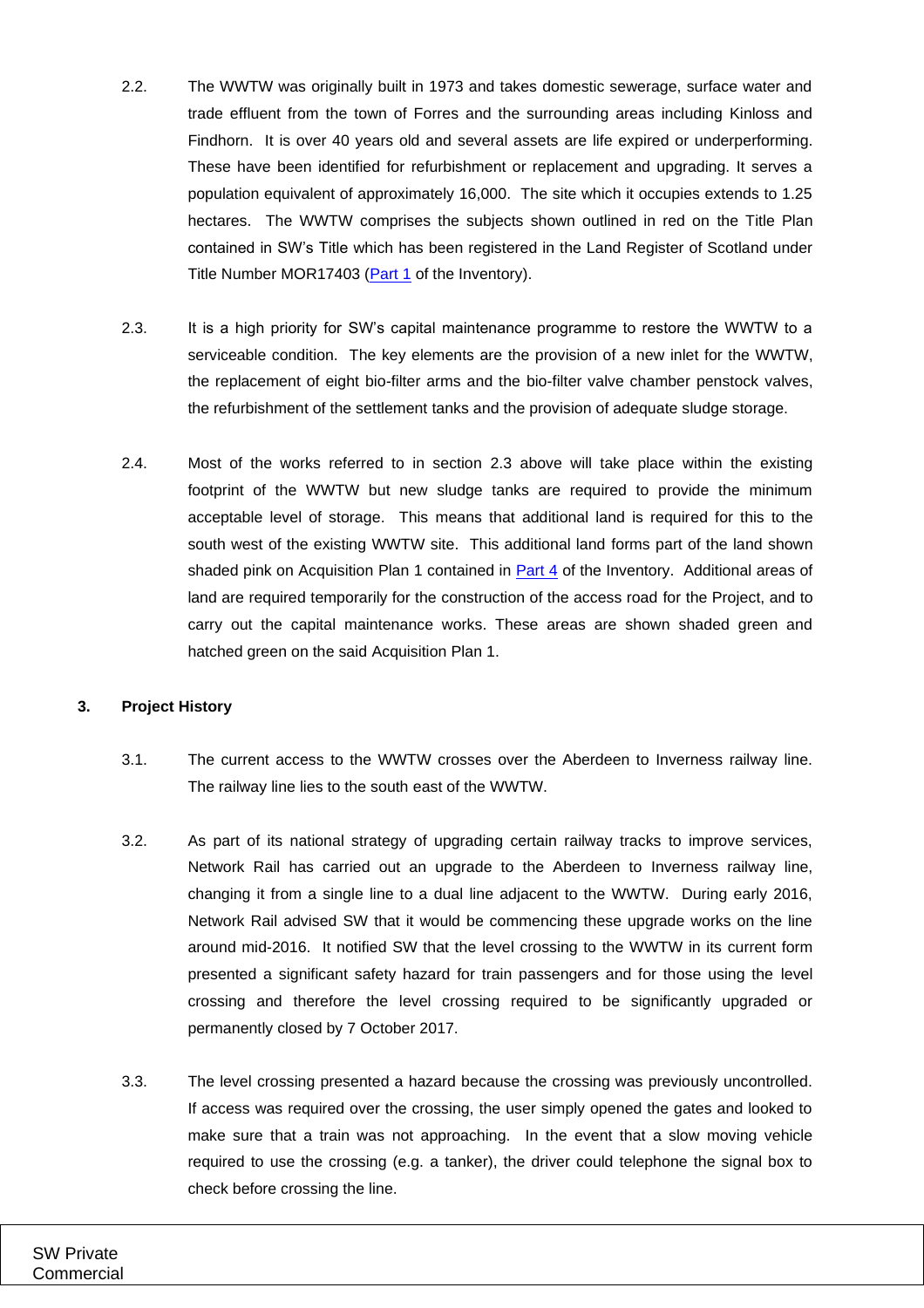- 3.4. SW recognised that this presented a health and safety issue. Network Rail then proposed that it would be beneficial to abandon this level crossing and eliminate the risks associated with level crossings completely.
- 3.5. In addition to continuing operational requirements, the Project involves a significant number of very large vehicle movements and it made sense to plan for these to be made using an access road rather than a railway crossing.
- 3.6. In order for SW to have continued use of a level crossing, Network Rail would have required to upgrade the crossing to the required standard. This work would have required works to the WWTW site to facilitate the crossing, but in doing this work, it would have made it impossible to carry out the necessary upgrade of the inlet works.
- 3.7. SW entered into discussions with Network Rail when they became aware of Network Rail's plans for the railway upgrade and the closure of the level crossing.
- 3.8. It was evident that it was mutually beneficial for the existing crossing to be closed and for an alternative access road to be used to enter the WWTW.

## <span id="page-3-0"></span>**4. Temporary Access Arrangements**

- 4.1. In order to facilitate Network Rail's project and not delay their work, SW agreed to the permanent closure of the level crossing. SW's entered into a Discharge Agreement with Network Rail Infrastructure Limited on 6 October 2017 which discharged SW's rights to use Bogton Sewage Works Level Crossing. The Discharge Agreement (which contains a plan showing the location of the Level Crossing) is contained in [Part 10](#page-18-2) of the Inventory.
- 4.2. SW also entered into temporary arrangements from 7 October 2017 with a neighbouring landowner, Christie-Elite Nurseries Limited incorporated under the Companies Acts (Registered Number SC056516) and having its registered office formerly at Christie Elite Nurseries, Forres, Moray IV36 3TW and now at Union Plaza (6<sup>th</sup> Floor), 1 Union Wynd, Aberdeen AB10 1DQ ("**Christie-Elite**"), and Network Rail to use an alternative access route and level crossing until SW constructs the suitable permanent new access road to which this CPO relates
- 4.3. The temporary access arrangement that SW has entered into with Christie-Elite and Network Rail cannot be used permanently. Network Rail advised SW that they could not commit to supporting the use of the level crossing on a permanent basis. Network Rail permitted this temporary route on the basis that an alternative route would be obtained within a five year period by 6 October 2022 when the temporary access arrangement ends.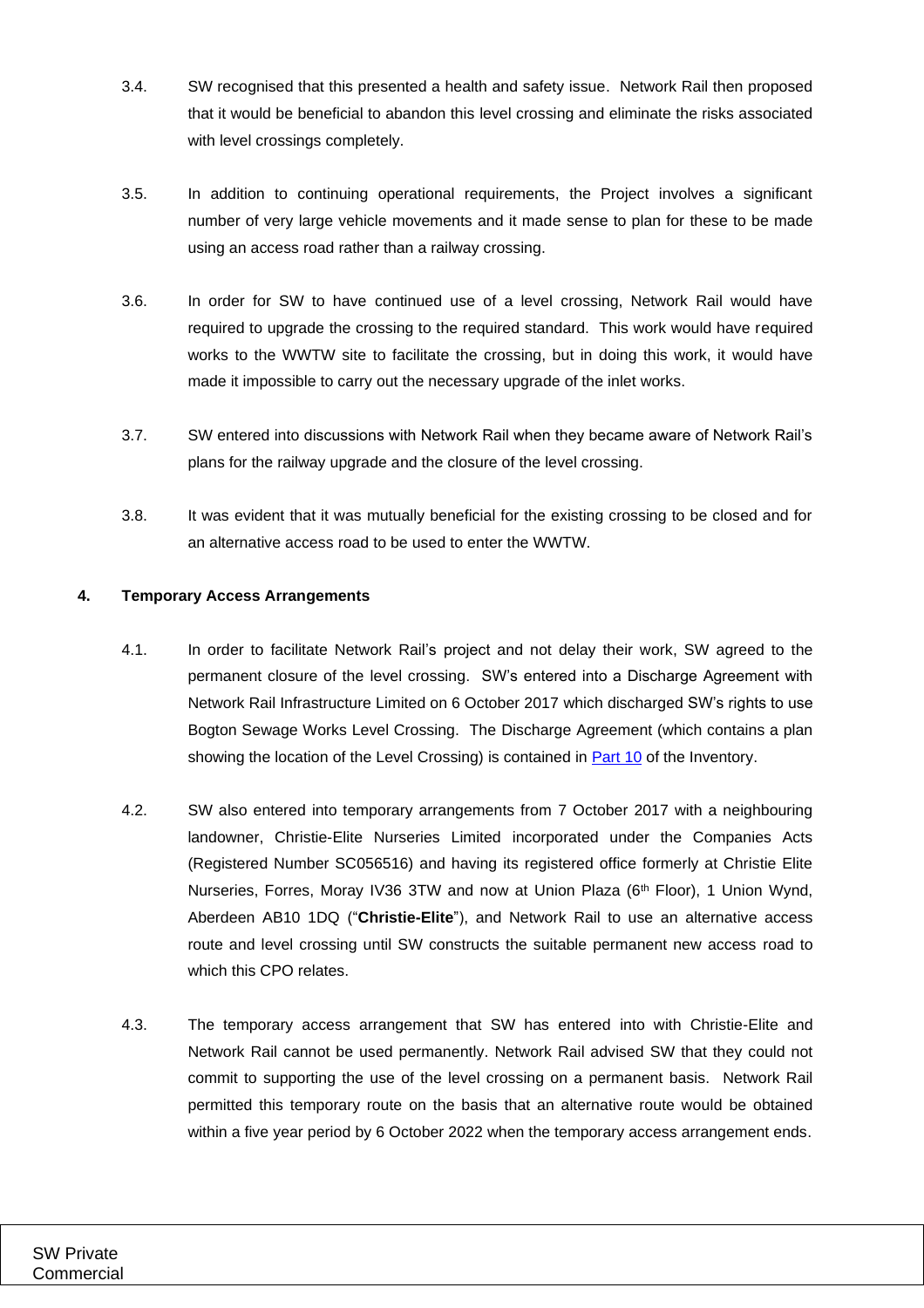- 4.4. A temporary Deed of Servitude was granted by Christie-Elite to Scottish Water granting this right of access. The Deed of Servitude is contained in [Part 11](#page-18-3) of the Inventory. The Deed of Servitude is also contained in Scottish Water's Title Deed for the WWTW contained in [Part 1](#page-18-0) of the Inventory. The temporary access route is shown in blue on the title plan contained within the said Title Deed.
- 4.5. Christie-Elite currently operate a tree nursery on the land in question and do not desire SW tankers passing their office, canteen and warehouse in perpetuity, nor do Network Rail desire SW using the level crossing on a long term basis (see section [3](#page-2-0) of this SoR).

## <span id="page-4-0"></span>**5. Justification and need for the Project**

- 5.1. As described above, SW used the Level Crossing serving the WWTW (known as Bogton Sewage Works Level Crossing) to access the WWTW. It is theoretically possible that the level crossing could have been upgraded in order that it could continue to be used for access, but there are several factors which make this untenable. The technical difficulties encountered with upgrading the crossing is one of the reasons for the closure, as well as the safety considerations in using a level crossing. In addition, this was not a desirable option for the following reasons:
	- The railway adjacent to the WWTW has been changed from a single track to a dual track, and the trains are likely to be longer and travel at a higher speed which means that the previous level crossing used to take access would no longer be safe.
	- Network Rail's proposals to upgrade the crossing were not technically compatible with the operation of the WWTW. For example, upgrading the Level Crossing would require significant alterations to the WWTW site itself to enable tankers to enter (and which alterations would not be compatible with SW's planned upgrade works to the WWTW).
	- The nearest other level crossings to the WWTW are at the Christie-Elite Nursery to the east of the WWTW and a gated crossing to the west of the WWTW. The crossing at the Christie-Elite Nursery (Bogton Nursery Level Crossing) is part of the temporary access to the WWTW currently being used by SW detailed in section [4](#page-3-0) of this SoR but Network Rail cannot allow it to be used permanently.

Network Rail advised Scottish Water that it would be a last resort option. The Bogton Nursery Level Crossing would require costly upgrading. In addition, it would mean that SW would still need to cross a railway, which is not an option that Network Rail is keen to support. Please see the letter from Network Rail to Scottish Water dated 2 October 2017 contained in [Part 6](#page-18-4) of the Inventory.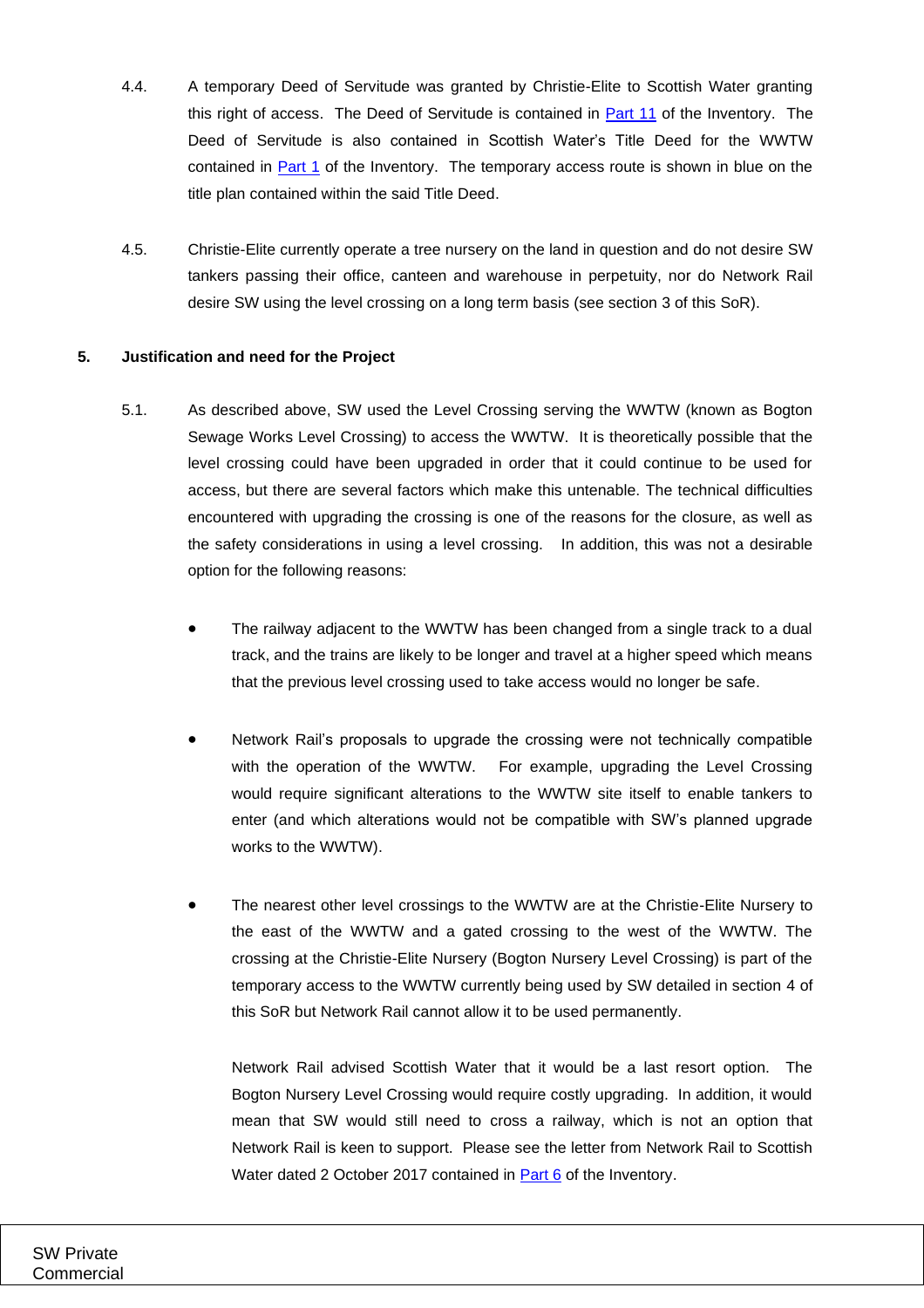- The gated crossing to the west of the WWTW is unsuitable for access to the WWTW because it has simple gates and steep approaches and Network Rail cannot allow it to be used. The access would require costly upgrading and SW tankers would be unable to navigate it due to the current geography of the WWTW.
- Both of these alternative crossings are only accessible via private land in third-party ownership and would therefore also require third party land acquisitions and/or the acquisition of servitude rights of access. It would also still require SW to cross a railway. The preferred option does also require the acquisition of third party land but it is the only option which means that SW vehicles and tankers do not have to cross a railway level crossing, so it is the best option from a health and safety point of view, not only for SW but also rail users.
- 5.2. SW is therefore of the view that it cannot continue to access the site using any of the level crossing points, and therefore an alternative access route must be obtained which does not involve crossing the railway.
- 5.3. The only viable option is to construct a suitable access track between Invererne Road and the WWTW.
- 5.4. On completion of the design in November 2016, the land required for the new access was identified and land agents were appointed by SW on 14 November 2016 to negotiate the acquisitions on its behalf.
- 5.5. SW has successfully reached agreement to purchase part of land required for the new access, and has already purchased the land shown on Acquisition Plan 1 from Christie-Elite.
- 5.6. Following 36 months of negotiation with the proprietors no satisfactory agreement could be reached for the land featured in the CPO.
- 5.7. Accordingly, the CPO subject land is required to complete a new access track between Invererne Road and the WWTW.
- 5.8. In accordance with SW's policy, its Executive Leadership Team approved the use of CPOs in appropriate circumstances and resolved to make a Compulsory Purchase Order for the Project on 25 September 2018. An email from Mark Dickson, Scottish Water's Director of Capital Investment dated 20 March 2020 is contained in [Part 12](#page-18-5) confirming his approval to proceed with the Compulsory Purchase Order.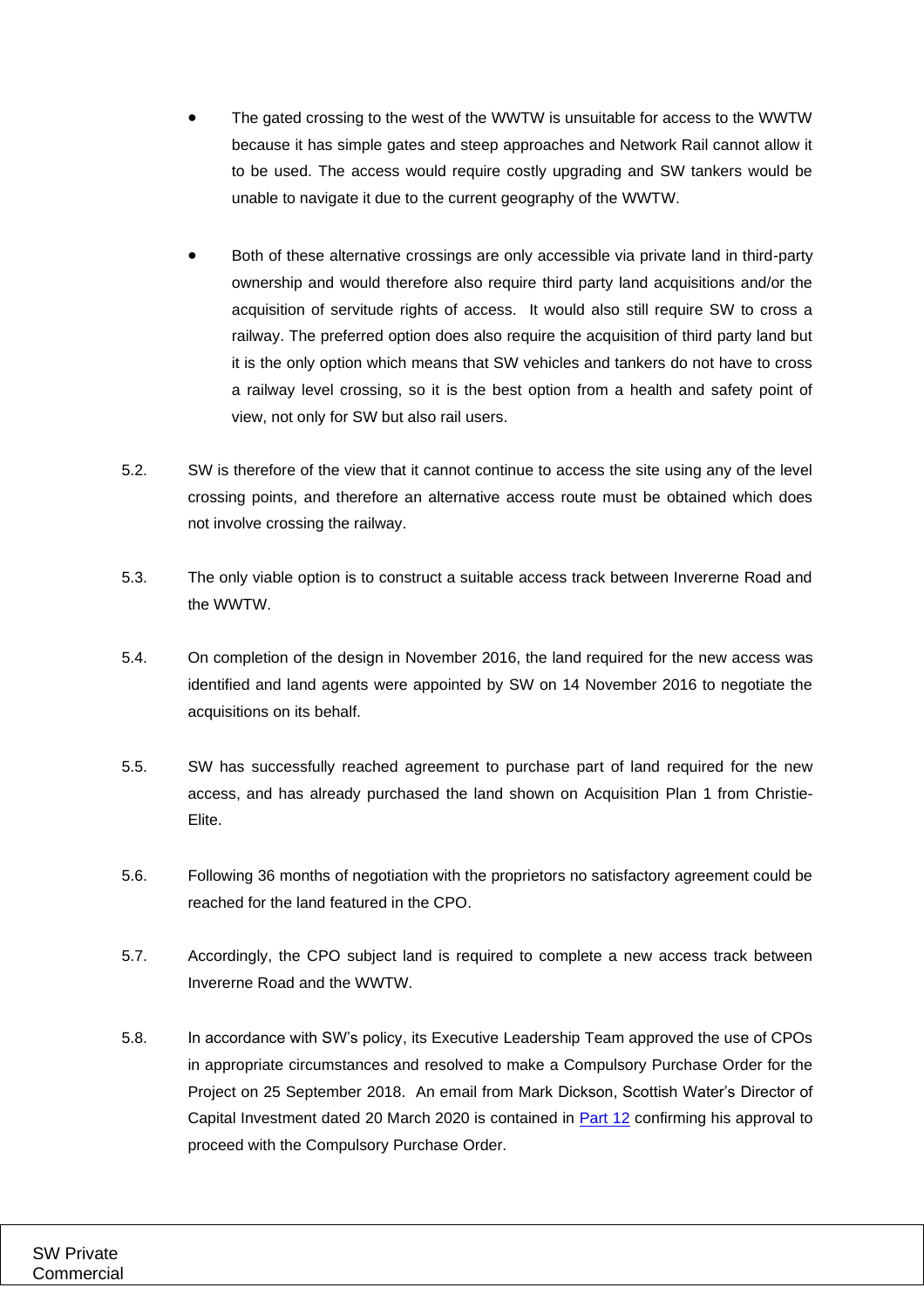## **6. Project Implementation**

- 6.1. Access to the WWTW for construction work will initially be taken over the current temporary access route which is through land owned by Christie-Elite (which is to the north east of the WWTW) and is described in more detail in section [4](#page-3-0) of this SoR.
- 6.2. The new access road to the WWTW is from the south west of the WWTW and will utilise the existing haul road constructed by Network Rail in 2016. The existing haul road is currently a track and it needs to be upgraded and improved to enable it to be used for SW's operational purposes.
- 6.3. The route of the new access road will also cross Mosset Burn. There is therefore a requirement to cross the burn with a new bridge, together with the need for obtaining the stopped-up section of former public road to form a new junction.
- 6.4. For the construction of the new bridge, piled foundations will be constructed on both banks of Mosset Burn. The four bridge beams will be lifted in from the west bank of the burn at Invererne Road/Waterford Road.

### **7. Enabling Power and Purpose of the Acquisition**

- 7.1. SW is using the powers contained in Section 47 of the Water Industry (Scotland) Act 2002 to acquire land using Compulsory Purchase for its core functions.
- 7.2. SW considers that the making of the CPO complies with the terms of its enabling powers.
- 7.3. Under Section 47 of the Water Industry (Scotland) Act 2002 Scottish Water may for the purposes of any of its core functions be authorised by the Scottish Ministers to acquire by compulsory purchase land situated in Scotland. In this Act, references to core functions are to *inter alia* Scottish Water's powers and duties under the Sewerage (Scotland) Act 1968.
- 7.4. This acquisition is relevant to Scottish Water's core functions in terms of the Sewerage (Scotland) Act 1968 and therefore qualifies as land which may be acquired by compulsory purchase in terms of powers granted under the Water Industry (Scotland) Act 2002.

## **8. Purpose of the CPO**

8.1. The CPO is being promoted because the closure of the level crossing means that SW will have no permanent pedestrian or vehicular access to the WWTW in the future. The current temporary arrangements will expire on 6 October 2022.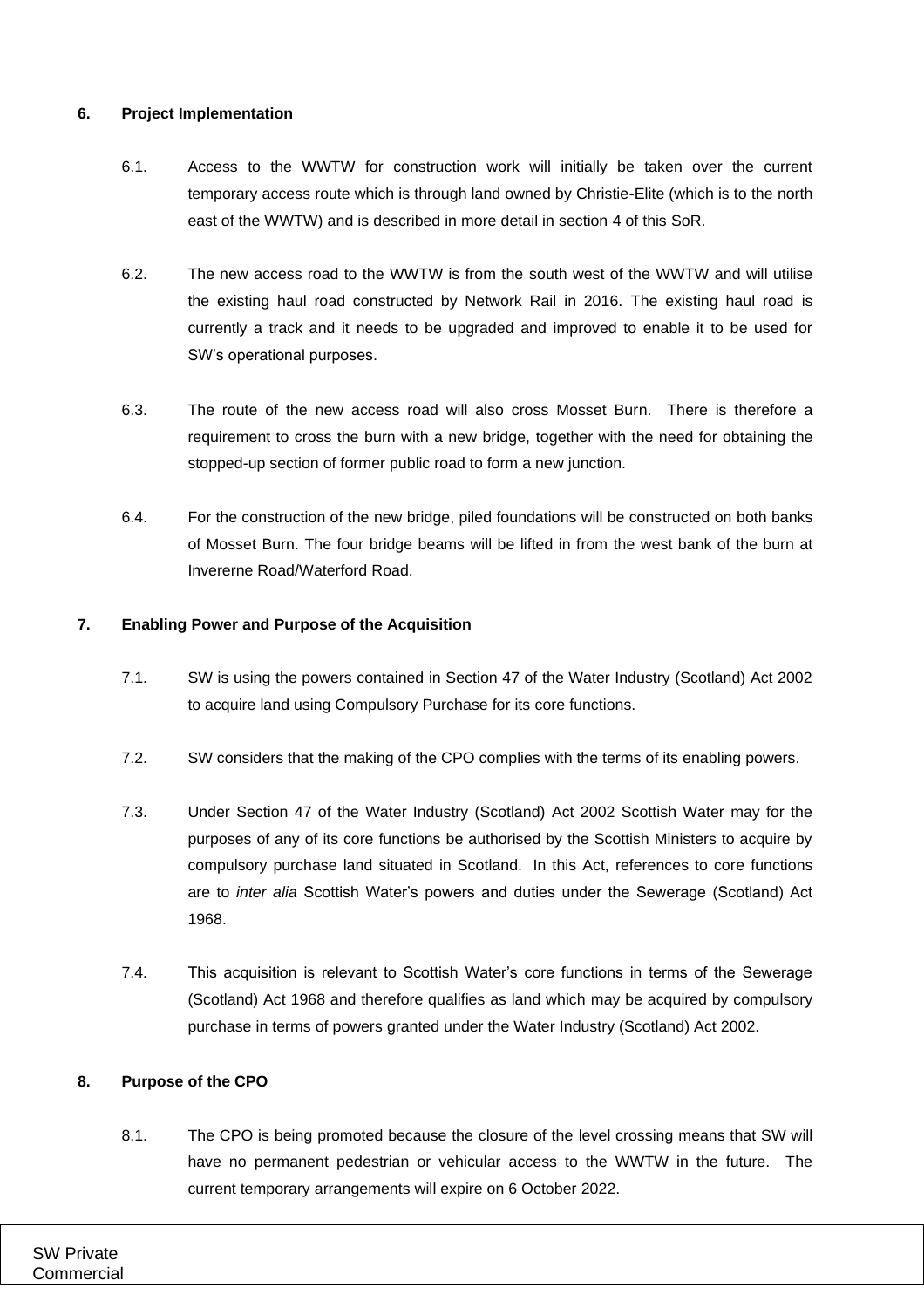- 8.2. Access to the WWTW is essential for its operation. Operational and maintenance personnel are required to be in daily attendance to operate the WWTW, and regular access is required for tanker vehicles to carry out de-sludging and for vehicles to deliver chemicals and other materials to operate the WWTW.
- 8.3. The need for the Project and the benefits that the Project will bring are set out in sections [3,](#page-2-0) [4](#page-3-0) and [5](#page-4-0) of this SoR.
- 8.4. In addition, there are a wide range of public benefits which include:
	- Greatly improved safety for all those accessing the site, particularly tanker drivers who need to visit the WWTW regularly (which could be several times a week) because they no longer need to use level crossing;
	- Network Rail is keen to reduce the risks associated with level crossings and the closure of a level crossing eliminates risk; and
	- It supports the capital maintenance project to upgrade the WWTW. The ability to access the WWTW on a long term basis was a key consideration in the decision to carry out the upgrade.

## <span id="page-7-0"></span>**9. Description of the Land to be Acquired**

- 9.1. The land required for the Project is on the outskirts of Forres which is in Morayshire. The existing Forres Waste Water Treatment Works is built on an area of flat ground bounded on the south east by the railway line and bounded on the north, east and west by flat agricultural land which adjoins the Burn of Mosset further to the north and to the west. SW's title to the WWTW is registered under Title Number MOR17403. The Title Sheet is contained in [Part 1](#page-18-0) of the Inventory, and the subjects are shown outlined in red on the Title Plan contained therein.
- 9.2. The land required for the Project is located to the north west of the Aberdeen to Inverness railway which runs through Forres along the north side of the A96 and is currently accessed by a private track and gated level crossing which leads from the east bound carriageway of the A96 between the junctions for the B9011 and the A940.
- 9.3. The land required for the Project is a flat strip of land adjacent to the railway leading from the west of the WWTW to where it meets the junction between Waterford Road and Invererne Road. The land is shown shaded pink and green on Map 1, Map 2 and Plan 1 contained in [Part 2,](#page-18-6) [Part 3](#page-18-7) and [Part 4PART 4](#page-18-1) respectively of the Inventory, and shown outlined in red on Acquisition Plan 2 contained in [Part 5](#page-18-8) of the Inventory.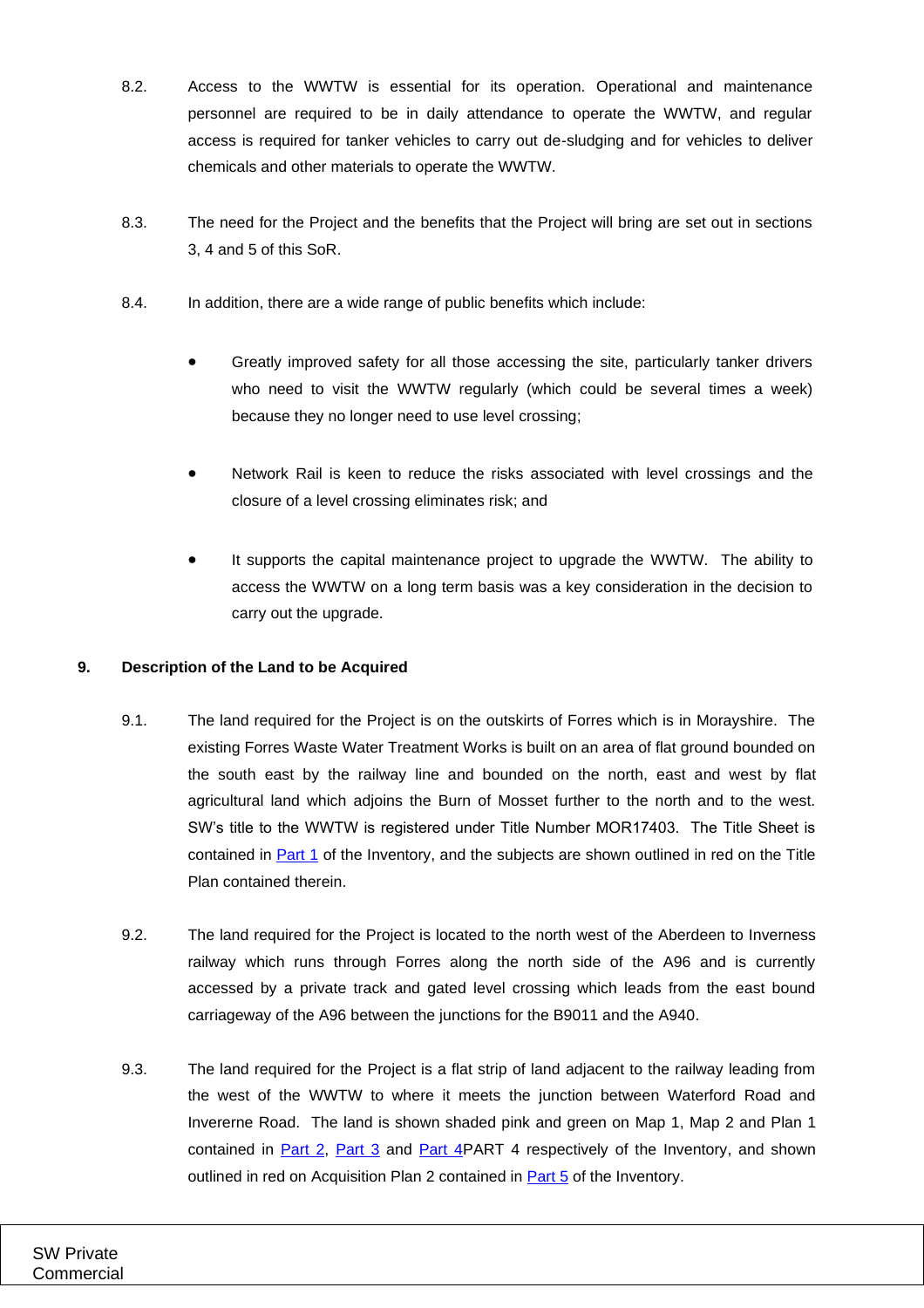- 9.4. Part of the land is currently used for agricultural purposes and it is utilised as part of a commercial tree nursery plantation. Part of the land is also the burn known as Mosset Burn. There is a requirement to cross the burn with a new bridge, together with the need for obtaining the stopped-up section of former public road to form a new junction.
- <span id="page-8-0"></span>9.5. SW has reached agreement with two landowners for part of the land required to complete the Project (together with necessary temporary access rights, SW is taking occupation of these plots by way of licences). This land is not included in the CPO and is being acquired by agreement.
- 9.6. The land to be acquired by agreement comprises:
	- the plots of land shown shaded pink and green, and the plot shown hatched green on Acquisition Plan 1 contained in  $Part 4$  of the Inventory to be acquired from Christie-Elite (purchase completed); and
	- the plot of land outlined in red on Acquisition Plan 2 contained in  $Part 5$  of the Inventory to be acquired from Network Rail (purchase Missives concluded, settlement scheduled for January 2021).
- 9.7. The land to be acquired by the CPO is shown shaded pink and labelled Plot 1, shaded pink and labelled Plot 2 and shaded green and labelled Plot 3 all on Map 1 contained in [Part 2](#page-18-6) and shaded pink and labelled Plot 4, shaded pink and labelled Plot 5 and shaded green and labelled Plot 6 all on Map 2 contained in **Part 3** of the Inventory and comprises:
	- Plot 1 the plot of land shaded pink and labelled 'Plot 1' on Map 1. The owner of this plot is unknown. This plot is required permanently for a new road junction, section of new track and one half of the new bridge;
	- Plot 2 the plot of land shaded pink labelled 'Plot 2' on Map 1. The Church of Scotland is the owner of this plot and it is required permanently for a new section of track including a passing place;
	- Plot 3 the plot of land shaded green labelled 'Plot 3' on Map 1. The Church of Scotland is also the owner this plot. This plot is required for the construction of the access track and will be used as a working area during the construction of the access road and bridge. The intention is that Plot 3 on Map 1 will be declared surplus to the requirements of SW after the completion of the Project, and will be disposed of in accordance with the Scottish Public Finance Manual and SW's internal Acquisitions, Disposals and Leases Policy;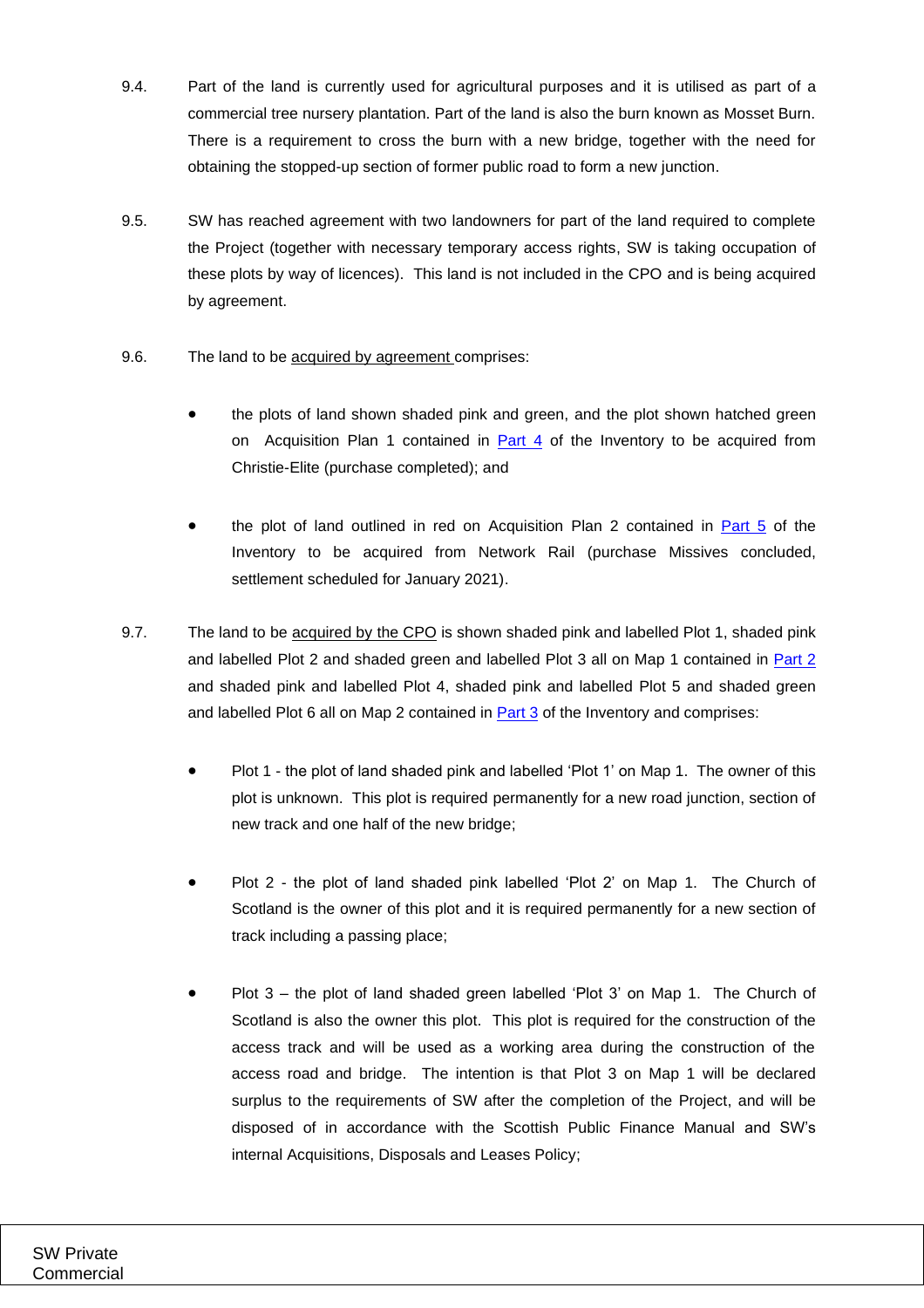- Plot 4 the plot of land shown shaded pink labelled 'Plot 4' on Map 2. Moray Council is the owner of this plot and it is required permanently for part of the new road junction;
- Plot 5 the plot of land shown shaded pink labelled 'Plot 5' on Map 2. Moray Council is the owner of this plot and it is required permanently for a new section of track and one half of the new bridge; and
- Plot 6 the plot of land shaded green labelled 'Plot 6' on Map 2. Moray Council is the owner of this plot. This plot is required for the construction of the access track and will be used as a working area during the construction of the access road and bridge. As with Plot 3 above, the intention is that the said Plot 6 will be declared surplus to the requirements of SW after the completion of the Project, and will be disposed of in accordance with the Scottish Public Finance Manual and SW's internal Acquisitions, Disposals and Leases Policy.
- 9.8. The plots of land labelled Plot 2 and Plot 3 on Map 1 contained in [Part\\_2](#page-18-6) of the Schedule, and Plot 5 and Plot 6 on Map 2 contained in  $Part_3$  of the Schedule are subject to agricultural tenancies which the tenant, Christie-Elite Nurseries Limited, had agreed to renounce. Christie-Elite was sold in December 2019 and the new owners are currently seeking to resurrect negotiations with Moray Council in relation to the renunciation in respect of Plot 5 and Plot 6.
- 9.9. The real burdens and servitudes currently affecting the land to be acquired will be extinguished in accordance with sections 106 and 107 of the Title Conditions (Scotland) Act 2003. The intention is that SW will offer servitude rights of access to the landowners (being Moray Council, Church of Scotland and Christie-Elite) over the new access road and bridge. The servitude rights of access are for the existing uses only, and maintenance and repair of the bridge and access road will be shared on a proportionate user basis.
- 9.10. SW is not proposing to construct the road to an adoptable standard but it has asked Moray Council if they would consider adopting the bridge and road after construction if it was built to the required standard. Moray Council has confirmed that it would not adopt the bridge or the road.

## **10. Special Considerations**

10.1. The proposals for Plot 1, Plot 2 and Plot 3 in the CPO do not involve the acquisition of land of a special category listed in Section 1(2) of the Acquisition of Land (Authorisation Procedure) (Scotland) Act 1947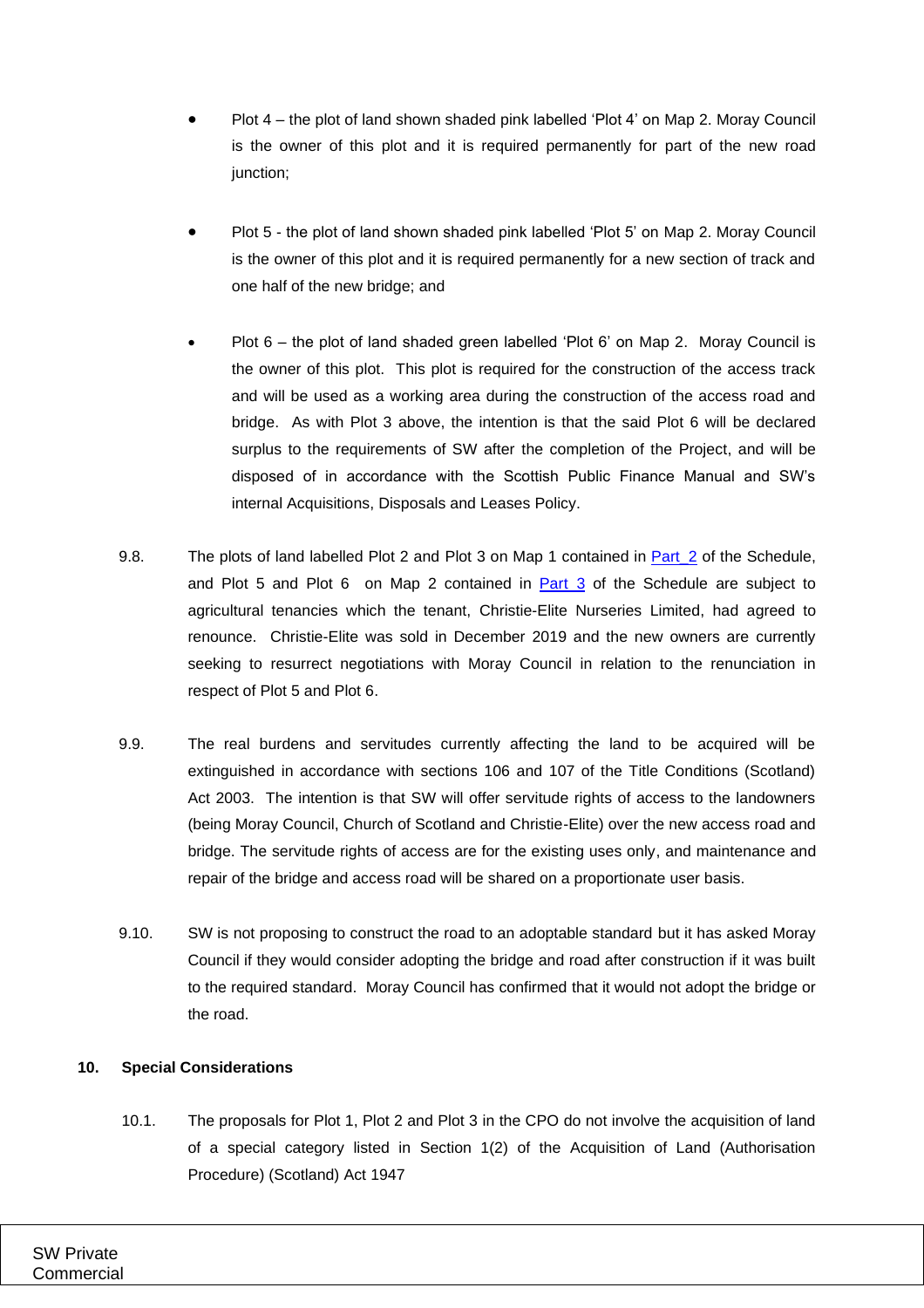10.2. The proposals for Plot 4, Plot 5 and Plot 6 in the CPO involve the acquisition of land of a special category listed in Section 1(2) of the Acquisition of Land (Authorisation Procedure) (Scotland) Act 1947. The heritable proprietor of Plot 4, Plot 5 and Plot 6 is Moray Council. Plot 5 is part of Moray Council's Common Good property. Moray Council has consented to the sale of the property and Declarator of Disposal has been issued by Elgin Sheriff Court on 18 September 2018. The Declarator of Disposal is contained in [Part 17](#page-18-9) of the Inventory. It was intended that a licence to occupy would be granted by Moray Council to SW in respect of Plot 6 and therefore this land was not included in the application for the Declarator of Disposal.

### **11. Impact of the Project and Proposed Mitigation**

- 11.1. By virtue of the scale, location and type the Project is not subject to Environmental Impact Assessment.
- 11.2. The new access road will be utilising a haul road constructed by Network Rail along the north/north west of the railway during a recent dualling of the railway. A filter drain is being added to the existing haul road when it is upgraded.
- 11.3. The new bridge over the Mosset Burn is designed for a 1 in 200 flood event and will not have a detrimental effect on the watercourse.

## **12. Use of the CPO land after acquisition**

- 12.1. If the CPO is confirmed it will result in the acquired land being used for the permanent access track to the WWTW.
- 12.2. The land to be acquired by CPO for temporary purposes is necessary for the construction of the access road and it is expected that in due course it will be declared surplus to the requirements of SW.

## <span id="page-10-0"></span>**13. Planning**

- 13.1. Full Planning Permission was granted by Moray Council on 21 November 2019.
- 13.2. Moray Council granted Planning Permission citing that "The development proposal complies with the requirements of the Moray Local Development Plan 2015 and there are no material considerations that indicate otherwise".
- 13.3. The grant of planning permission relative to Planning Application Reference Number 19/00567/APP is contained in [Part 7](#page-18-10) of the Inventory.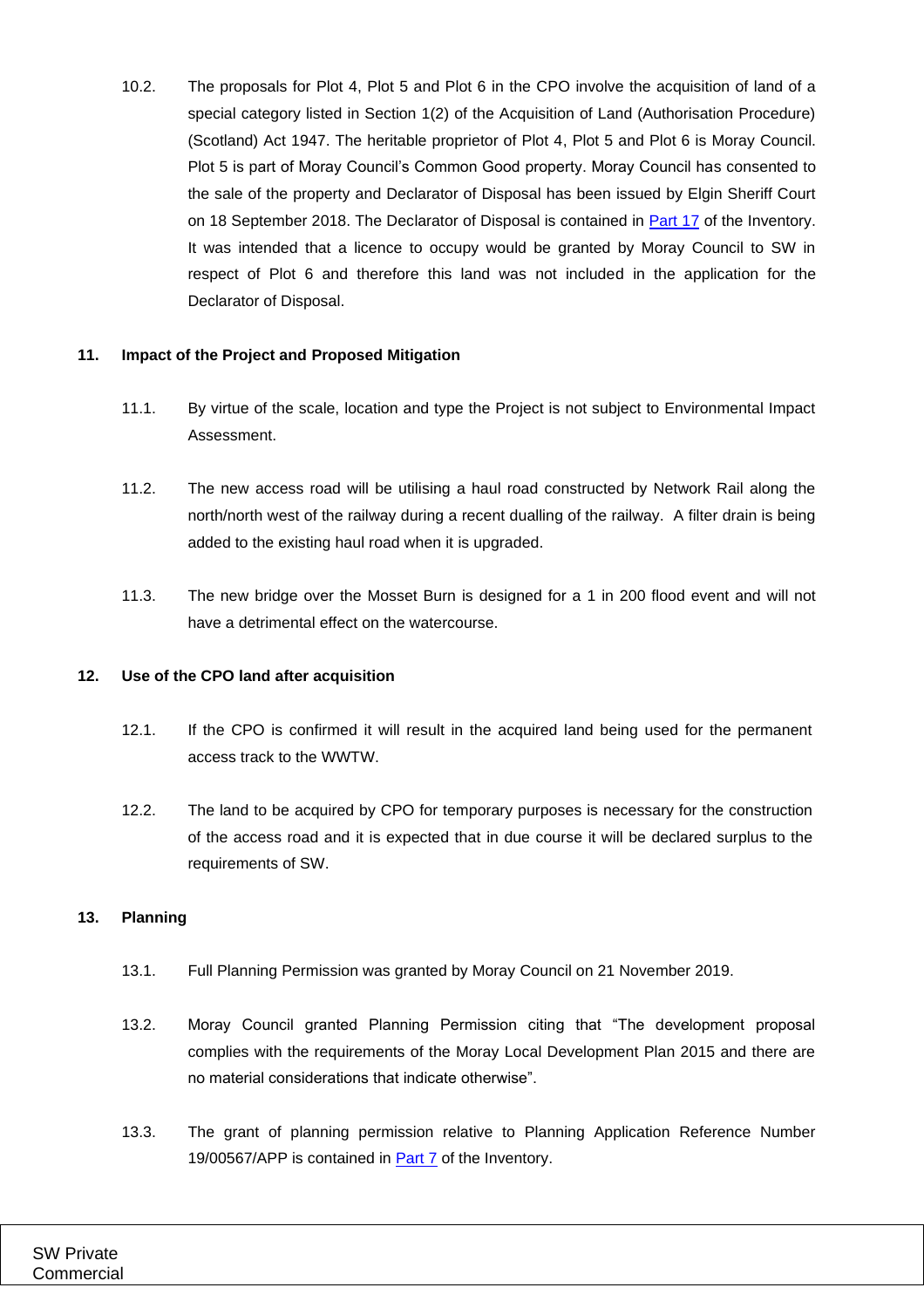13.4. The Report of Handling is contained in [Part 8](#page-18-11) of the Inventory. This is the delegated report which lists the policies that the proposal adheres to and confirms that there are no departures from this.

### **14. Alternative Ways of Realising the Project**

- 14.1. The WWTW expansion and especially the route of the new access across the CPO land is the best option and alternatives have been considered and rejected for good reasons.
- 14.2. The first stage of the design process examined several alternative routes. Each route was assessed against a number of factors including the effect on the environment, safety, cost, ease of construction, disruption to the WWTW, the railway and the local community. All possible routes were investigated before approval of the Project.
- 14.3. Consultants were engaged to assess the various factors and after considering all of the information and reports the decision was taken by SW to approve the Project as it now stands.
- 14.4. The proposals to serve the WWTW with a new access from the south west and to extend the WWTW at its south west corner date back to a previously approved planning consent in 2003. In promoting the Project again in the current investment period, SW initially proposed to pick up on the previously consented access route but then became aware of Network Rail undertaking a separate railway line upgrade which involved closing a level crossing at Mosset Road and forming a temporary haul road along the edges of the field to the west of the WWTW. Network Rail's project materially changed the circumstances and the Project that SW is now promoting became the obvious preferred access route since it was shorter, more direct, more affordable and would arguably cause less disturbance.
- 14.5. Aside from the originally proposed 2003 route, the other alternatives all involved the continued requirement to cross the railway by level crossing.

Continuing to use the Bogton Sewage Works Level Crossing was what SW was seeking to stop and would have required costly upgrading and having to make alterations within the WWTW site to still allow tankers to enter.

Using the Nursery Level Crossing long term would require costly upgrading and in any event Christie-Elite do not desire SW tankers passing their office, canteen and warehouse in perpetuity for operational reasons. Trying to improve the simple gated level crossing to the south west of the WWTW would also require costly upgrading and third party land acquisitions or servitude rights. Neither SW nor Network Rail considers SW access to the WWTW over railway level crossings acceptable from a health and safety point of view.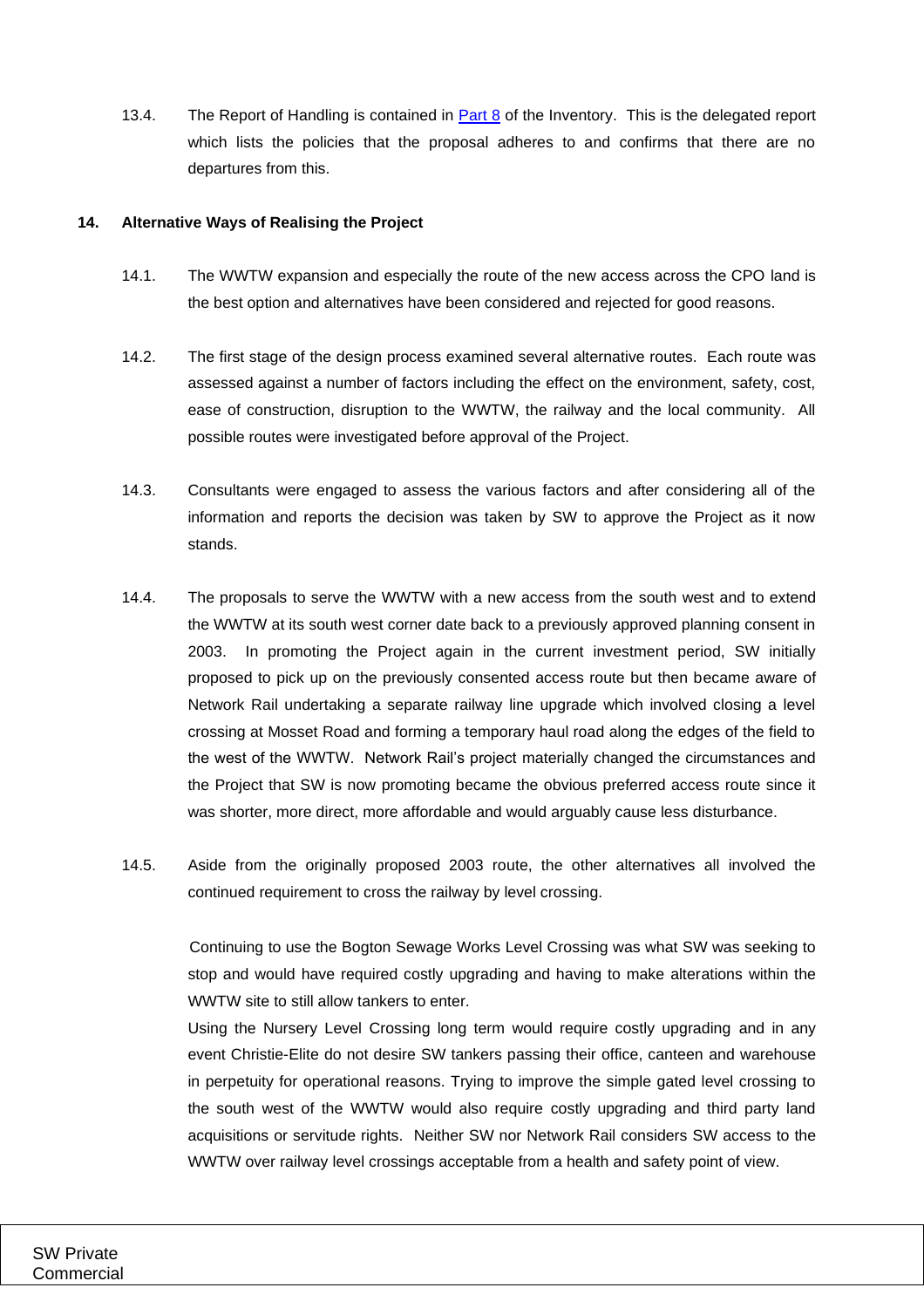- 14.6. It is not possible for the temporary route described in section [4](#page-3-0) of this SoR to be made permanent. Network Rail has advised SW that it cannot allow this route to be made permanent. The Bogton Nursery Level Crossing would require costly upgrading, and that SW would need to pay a significant consideration to the landowner (currently Christie-Elite) for the servitude right of access required over their land.
- 14.7. The affected landowners have not made any representations regarding alternative routes. The representations do not concern the design proposal rather what price and level of betterment the landowners receive from giving up pieces of their land.

### **15. Engagement**

- 15.1. SW has been committed to acquiring the necessary land by voluntary acquisition and has adhered to the guidance in the Planning Circular 6/2011 – Scottish Government policy on making Compulsory Purchase Orders.
- 15.2. SW has engaged with all relevant stakeholders including all directly affected landowners, tenants and occupiers.
- 15.3. It has agreed terms with 2 landowners for voluntary acquisition and it is progressing these acquisitions as more particularly described in section [9](#page-7-0) of this SoR. It has completed the acquisition of land from Christie-Elite.
- 15.4. SW recognises that where practicable, it should acquire land voluntarily but that it has not been possible or practicable to acquire voluntarily all of the land required for the Project.

### **16. Land to be acquired by CPO: Plot 1 – Unknown Owner**

- 16.1. This plot comprises:
	- (1) a recently stopped up section of the former public road; and
	- (2) part of Mosset Burn.

It is the plot labelled 'Plot 1' on Map 1 contained in [Part 2](#page-18-6) of the Inventory.

16.2. It was suggested that this plot was owned by Altyre Estates Company ("**Altyre**") and therefore SW entered into discussions with them. SW failed to reach an agreement with Altyre, and also Altyre has been unable to provide SW with a valid title to this plot of land.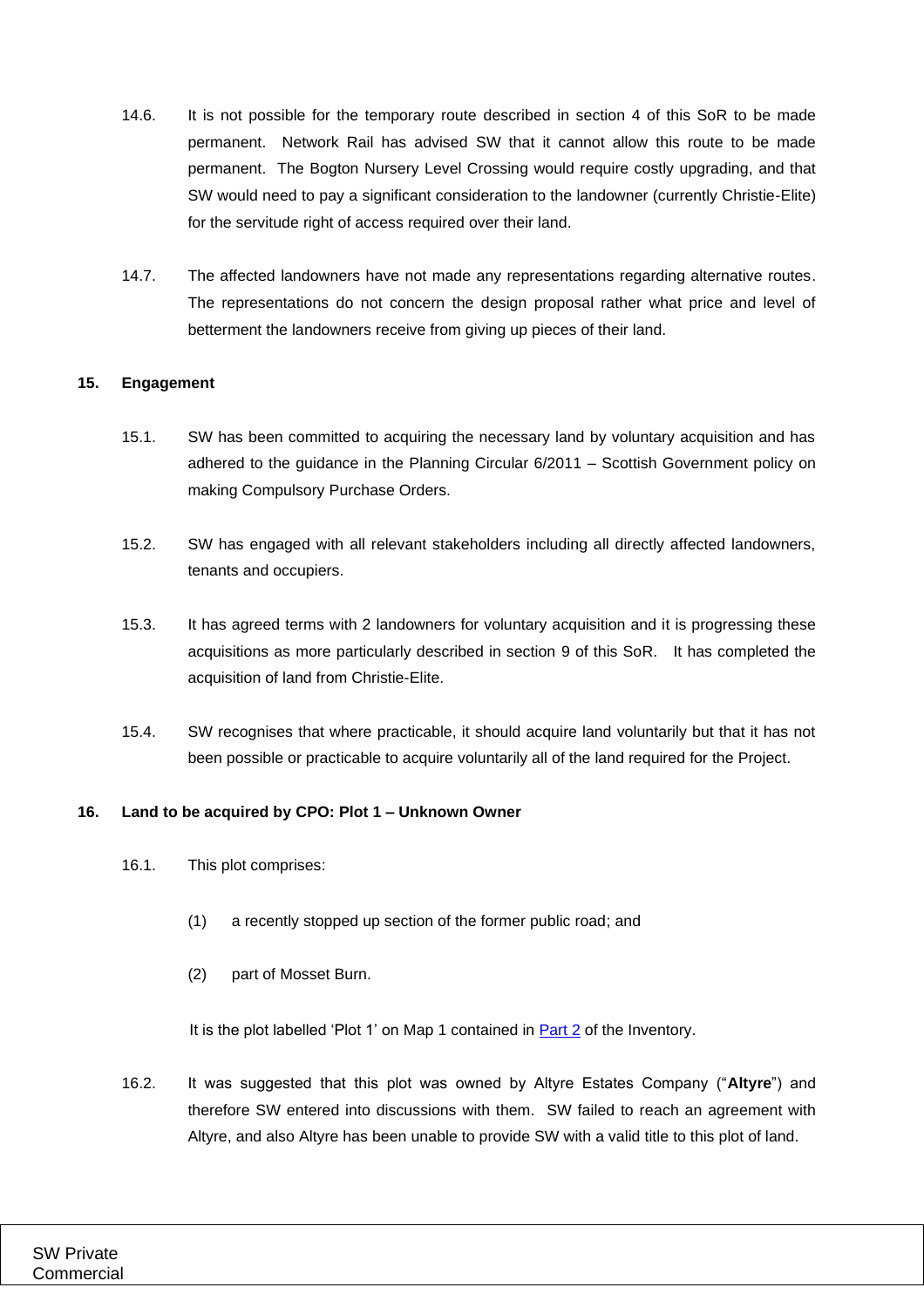- 16.3. SW is satisfied that Plot 1 is an unknown owner plot. It has followed the guidance contained in the Scottish Government Planning Circular 6/2011 regarding unknown owners and it has taken a number of steps to identify an owner including:
	- SW's solicitors, Lindsays Solicitors, have carried out an extensive amount of research, title examinations and searches to determine the owner of the plot but the results have been inconclusive. Lindsays have corresponded with the solicitors acting for Altyre since February 2018 and have requested further information (including title deeds) to substantiate Altyre's claim. Details of the work done by Lindsays in this regard is contained in [Part 14](#page-18-12) of the Inventory.
	- Landownership Scotland has also been instructed to carry out a search over the land in question to determine an owner. They concluded that it is possible that the land is owned by either Altyre Estates Company (the land at Sanquhar) or that it is part of the Forres Burgh Charter granted by King James V (which we expect would now vest in Moray Council). Landownership Scotland advised that it would be unlikely that they would definitively establish the owner of the land. A copy of the letter setting out Landownership Scotland's findings is contained in [Part 11](#page-18-3) of the Inventory.
	- SW has asked Moray Council if they are the owner of Plot 1 but they have advised that they do not own this plot.

## **17. Land to be acquired by CPO: Plot 2 and Plot 3 – Church of Scotland**

- 17.1. Negotiations reached a far stage with the Church of Scotland who are the owners of Plot 2 and Plot 3 shown on Map 1 contained in [Part 2](#page-18-6) of the Inventory but an agreement has not yet been reached.
- 17.2. The Church of Scotland want unrestricted rights of access over the new bridge and track, together with rights to upgrade it, widen it and lay services along its full length. The Church of Scotland is also seeking a premium over market value and it will not be contributing to the costs of construction or maintenance of the track and the bridge that SW is proposing to construct.
- 17.3. To grant these rights would not, in SW's opinion be neutral since it would offer significant betterment to the Church of Scotland and would potentially be to the detriment of other neighbouring landowners.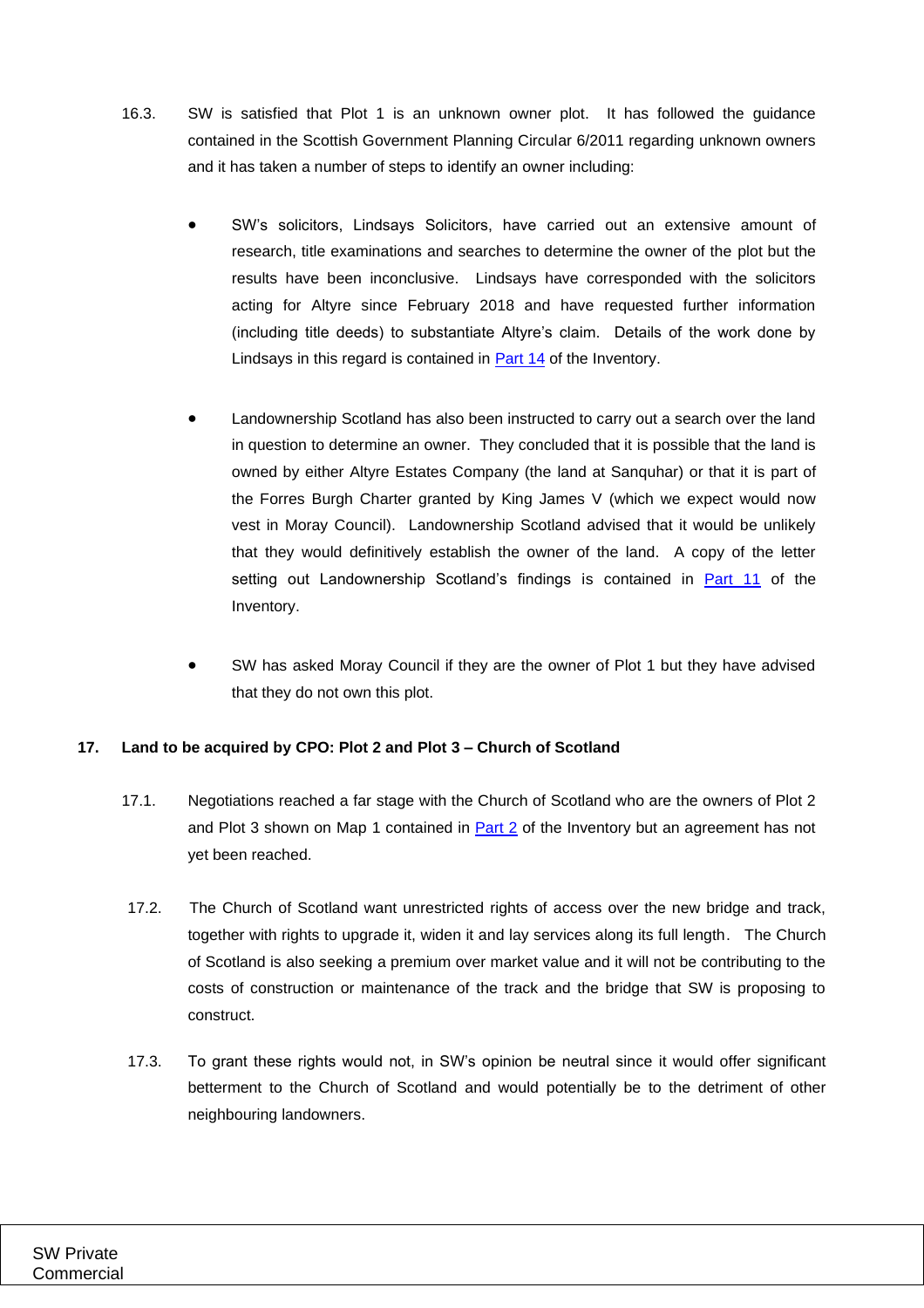- 17.4. SW is of the view that it has offered the Church of Scotland reasonable prices and it will grant rights of access over the access road for the existing purposes. This is in accordance with the terms agreed with Christie-Elite.
- 17.5. Negotiations commenced with the Church of Scotland in September 2017. These were carried out by Savills. SW took over discussions in April 2018 with Church of Scotland, both directly and with their agents, Bowlts. Diary entries demonstrating the correspondence between the Church of Scotland and SW and their agents, Savills, are contained in **Part 15** and **Part 16** of the Inventory.
- 17.6. SW will continue to seek to have discussions with the Church of Scotland to acquire the land from them voluntarily during the CPO process.

### **18. Land to be acquired by CPO: Plot 4, Plot 5 and Plot 6 – Moray Council**

- 18.1 Negotiations reached a far stage with the Moray Council who are the owners of Plot 4, Plot 5 and Plot 6 shown on Map 2 contained in [Part 3](#page-18-7) of the Inventory. Moray Council obtained Declarator of Disposal contained in [Part 17](#page-18-9) of the Inventory. It was intended that a licence to occupy would be granted by Moray Council to SW in respect of Plot 6 and therefore this land was not included in the Declarator of Disposal.
- 18.2 Negotiations commenced with Moray Council in September 2017. SW took over the negotiations with Christie-Elite in September 2017 which resulted in Christie-Elite agreeing to renounce the agricultural tenancy with Moray Council.
- 18.3 SW are of the view that commercial terms relating to the renunciation were previously agreed with Christie-Elite and vacant possession was to be granted by Moray Council to Plot 4 and Plot 5 on acquisition, and a licence to occupy Plot 6 was to be granted for the duration of the work to construct the access road. Christie-Elite was sold in December 2019 and the new owners are currently seeking to resurrect negotiations with Moray Council in relation to the renunciation. SW are not party to these negotiations.
- 18.4 SW will continue to seek to have discussions with Moray Council to acquire the land from them voluntarily during the CPO process subject to vacant possession being granted.

#### **19. Public Benefit**

19.1. The Project has several benefits including creating a safer access to the WWTW; future resilience for the treatment of sewerage in Forres and the surrounding area; and improved safety for rail passengers by removal of a potentially dangerous crossing.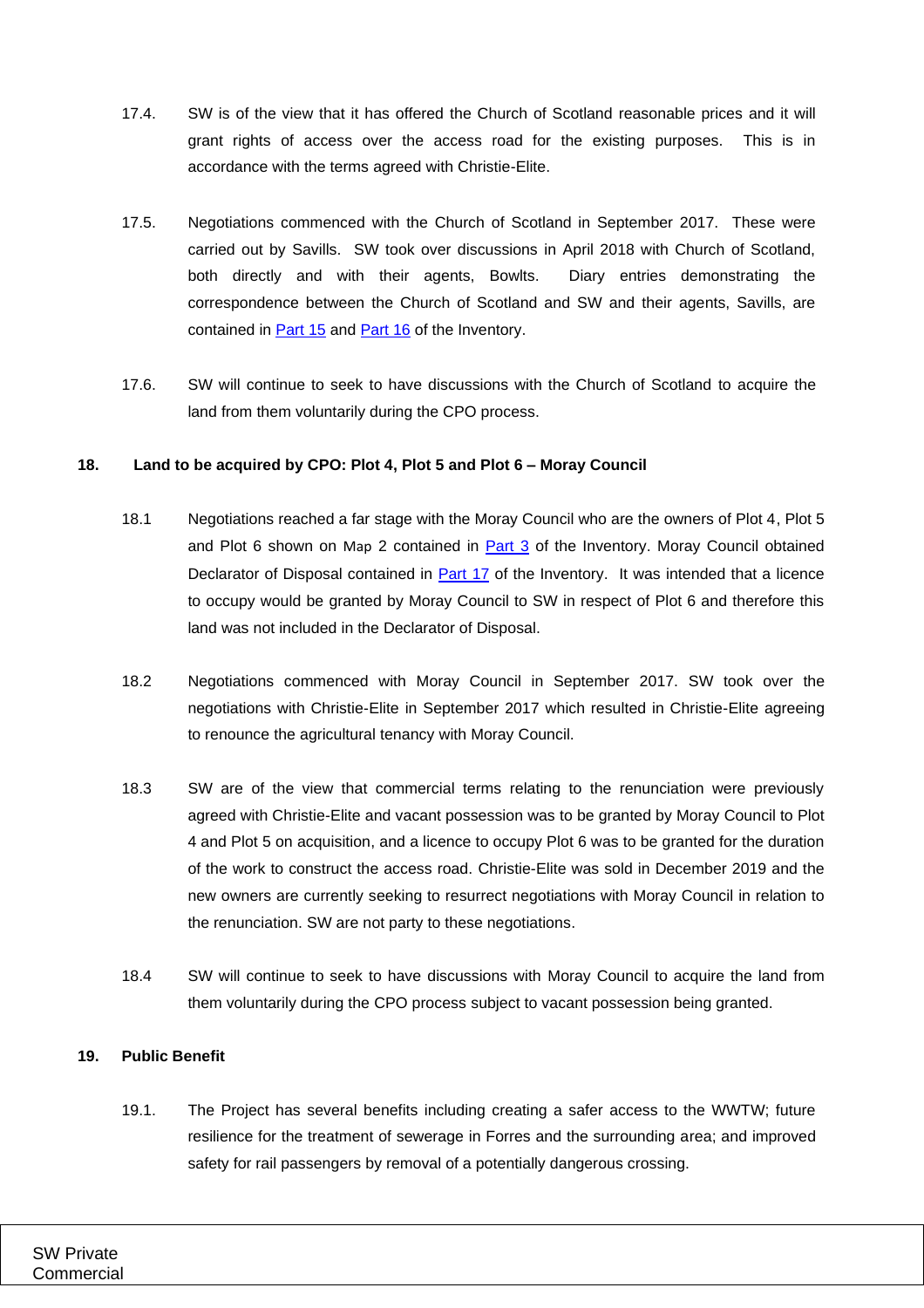- 19.2. The access route that SW is promoting is best in terms of public benefit since it is shorter, more direct and more affordable than what was proposed and consented to in an original 2003 planning application, and arguably causes less disturbance to the landowners since it is fully contained along the margins of their ownerships. It is parallel and adjacent to an existing railway corridor, and makes effective re-use of a recently stopped up section of former public road solum which otherwise has limited alternative uses.
- 19.3. The WWTW is over 40 years old and the proposed investment and upgrading will address a number of the assets which are life expired or underperforming, so their refurbishment or replacement and upgrading ensures the WWTW remains fit for purpose to serve Forres and the surrounding area for many more years to come.

#### **20. Risk**

- 20.1. SW considers that there are no significant barriers to the Project other than the acquisition of the CPO land.
- 20.2. SW is working collaboratively and positively with Network Rail.
- 20.3. As described in section [9.5](#page-8-0) of this SoR, the remainder of the land will be acquired voluntarily and agreements are progressing.
- 20.4. As described in section [13](#page-10-0) of this SoR, the planning application has been granted.
- 20.5. In terms of engineering, SW has made considerable efforts to ensure that the necessary ground investigations, topographical surveys and other investigations were comprehensive enough to identify any risks so it could produce solutions to overcome them. Discussions have also been held with Network Rail on the construction method statement and adjustments to that statement have been made following these discussions.
- 20.6. Ground investigations have been undertaken and do not identify any substantial issues. SW's contractor, ESD (Efficient Service Delivery which is a joint venture of Black & Veatch, Galliford Try and MWH Global) carried out ground investigations in January 2016.
- 20.7. These comprised trial pits and two boreholes at the new sludge tank location within the WWTW site (and which comprises part of the land shown shaded pink on Plan 1 contained in [PART 4](#page-18-1) of the Schedule). Ground investigation work was carried out in August 2015 by BAM for Network Rail when they were designing the bridge over the Mosset burn. The same borehole information from BAM has been used in the design of SW's bridge abutments (for the bridge over the Mosset burn). The ground investigation work also indicated that within the WWTW site there is a high water table so ESD has allowed for de-watering plant during the construction of the new inlet works.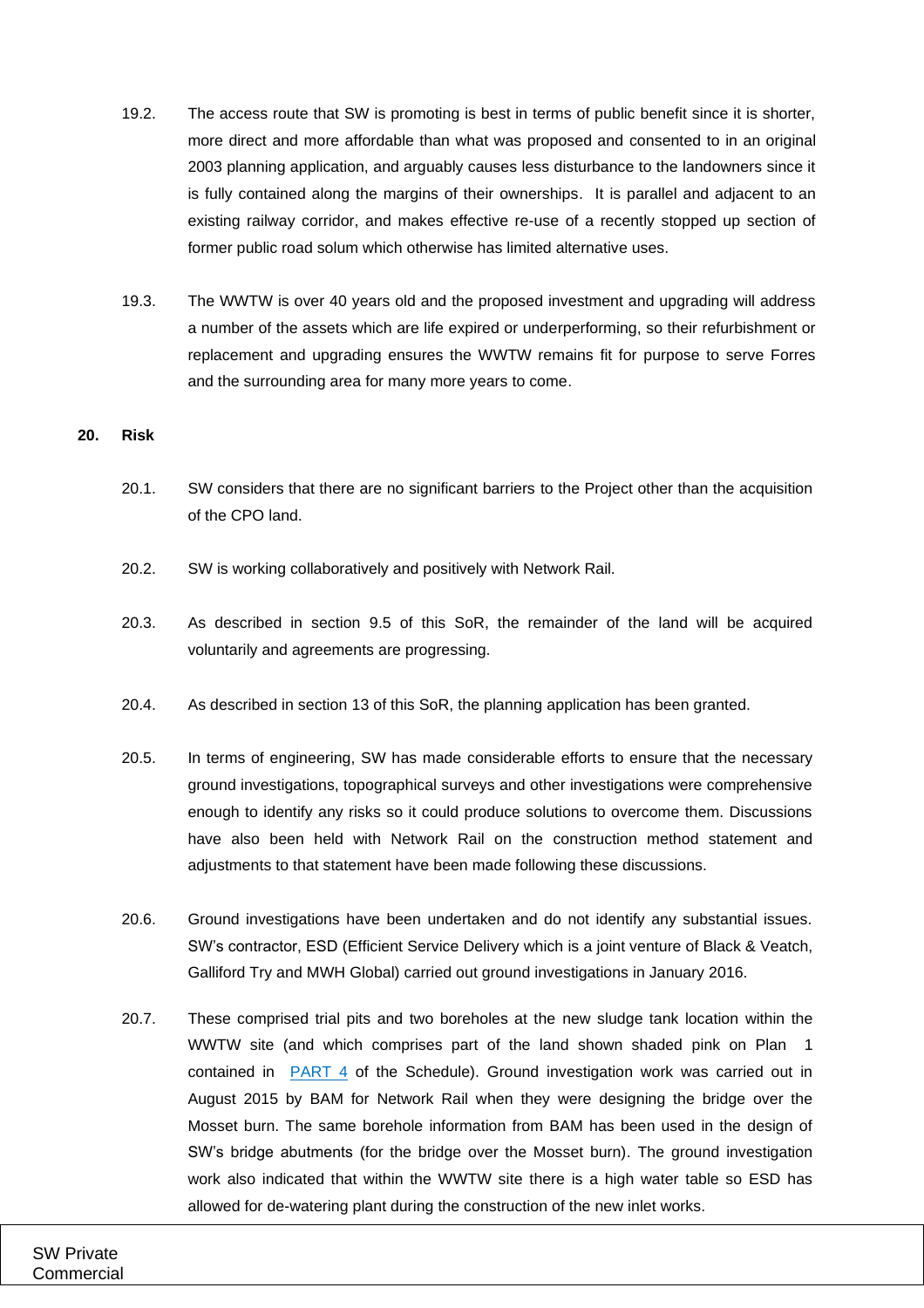- 20.8. Funding is allocated for the acquisitions and the Project, and the construction contract has been awarded. A Purchase Order was issued to Scottish Water's principal contractor for this Project, ESD on 17 May 2017 for the carrying out of all design and construction activities required to complete the Project. ESD's high level construction programme of work is contained in [Part 9](#page-18-15) of the Inventory. Allowance has been made in the construction contract for the acquisition of land and all necessary rights, including for the acquisition of land by Compulsory Purchase Order and compensation relative thereto, if necessary.
- 20.9. SW and ESD intended to commence the work on the Project in March 2020. Due to the COVID-19 pandemic, this was delayed but the upgrading of the WWTW commenced in July 2020.
- 20.10. SW has acquired land from Christie-Elite to allow the expansion and upgrading of the existing WWTW to commence.
- 20.11. SW has entered into Missives with Network Rail for the acquisition of the land shown outlined in red on Acquisition Plan 2 contained in **Part 5** of the Schedule. Settlement is scheduled to take place January 2021.
- 20.12. The CPO is required for the construction of the majority of the access track, and therefore the work to construct the access road and bridge would commence as soon as possible following confirmation of the CPO.

#### **21. Human Rights**

- 21.1. Section 6 of the Human Rights Act 1998 prohibits public authorities from acting in a way which is incompatible with the European Convention on Human Rights (ECHR). Various Convention rights may be engaged in the process of making and considering the Order, including those under Articles 6, 8 and Article 1 of the First Protocol.
- 21.2. The European Court of Human Rights has recognised in the context of Article 1 of the First Protocol that "regard must be had to the fair balance that has to be struck between the competing interests of the individual and of the community as a whole", i.e. compulsory purchase must be proportionate in that in pursuing the public interest the objective to be achieved in making the Order must outweigh the interference with any private rights. Both public and private interests are to be taken into account in the exercise of SW's powers and duties. Similarly, any interference with Article 8 rights must be "necessary in a democratic society", i.e. proportionate. SW is of the view that in pursuing this Order, it has carefully considered the balance to be struck between individual rights and the wider public interest. Interference with Convention rights, to the extent that there is any, is considered to be justified in order to secure benefits which are in the public interest.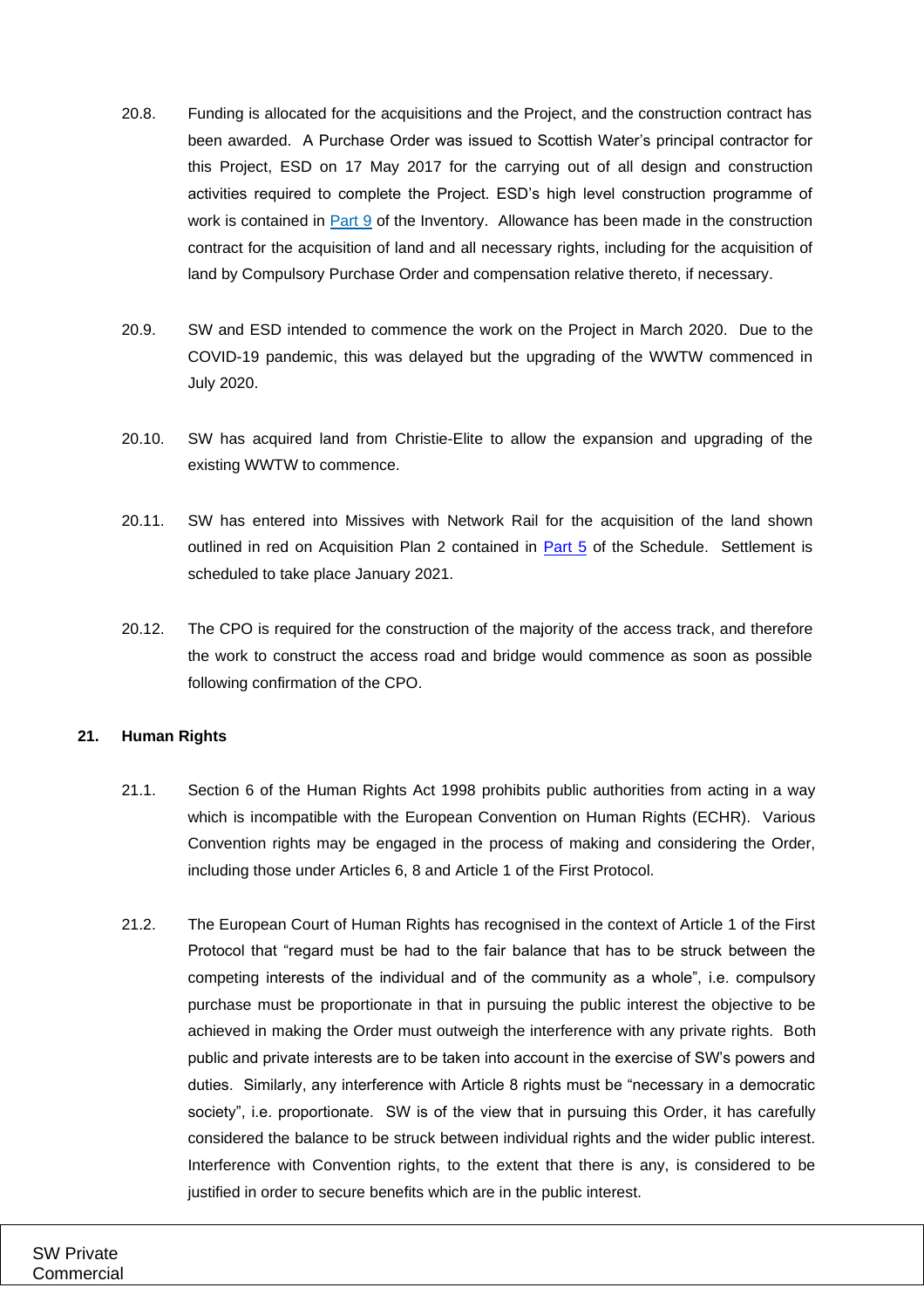- 21.3. Entitlement to a Fair and Public Hearing Such rights require a fair and public hearing in the determination of a person's several and political rights (ECHR, Article 6). The statutory procedures, taken with the right to object and the statutory challenge, satisfy the requirements of Article 6.
- 21.4. Rights to Respect for Private and Family Life and Home Such rights may be restricted if the infringement is in accordance with the law, has a legitimate aim and is fair and proportionate in the public interest (ECHR, Article 8). It is considered that such interferences as may occur as a result of the Order are in accordance with the law, pursue a legitimate aim and are proportionate having regard to the public interest in the Project referred to in this statement.
- 21.5. Peaceful Enjoyment of Possessions (including Property) This does not impair the right to enforce such laws as the State considers necessary to control the use of property in accordance with general interest (ECHR, Article 1 of the First Protocol). It is considered that the Order will strike a fair balance between the public interest in the implementation of the Project and those private rights which will be affected by the Order. Compensation will be available to those who can prove they have a legitimate claim arising from the exercise of compulsory purchase powers.

### **22. Ministerial Statements**

No views have been expressed by the Scottish Ministers on the proposed Project.

#### **23. Resolution**

SW's Executive Leadership Team approved the use of CPOs in appropriate circumstances on 25 September 2018. This was approved against the proposal for the CPO in question.

#### **24. Conclusion**

It is SW's opinion that the public interest of the proposed Project outweighs the private rights of the proprietors; that the use of the land following acquisition is clear; that the reasons for the temporary and permanent rights are clear; that the Project will be completed in reasonable timescale; and that there is nothing to prevent the Project from being completed.